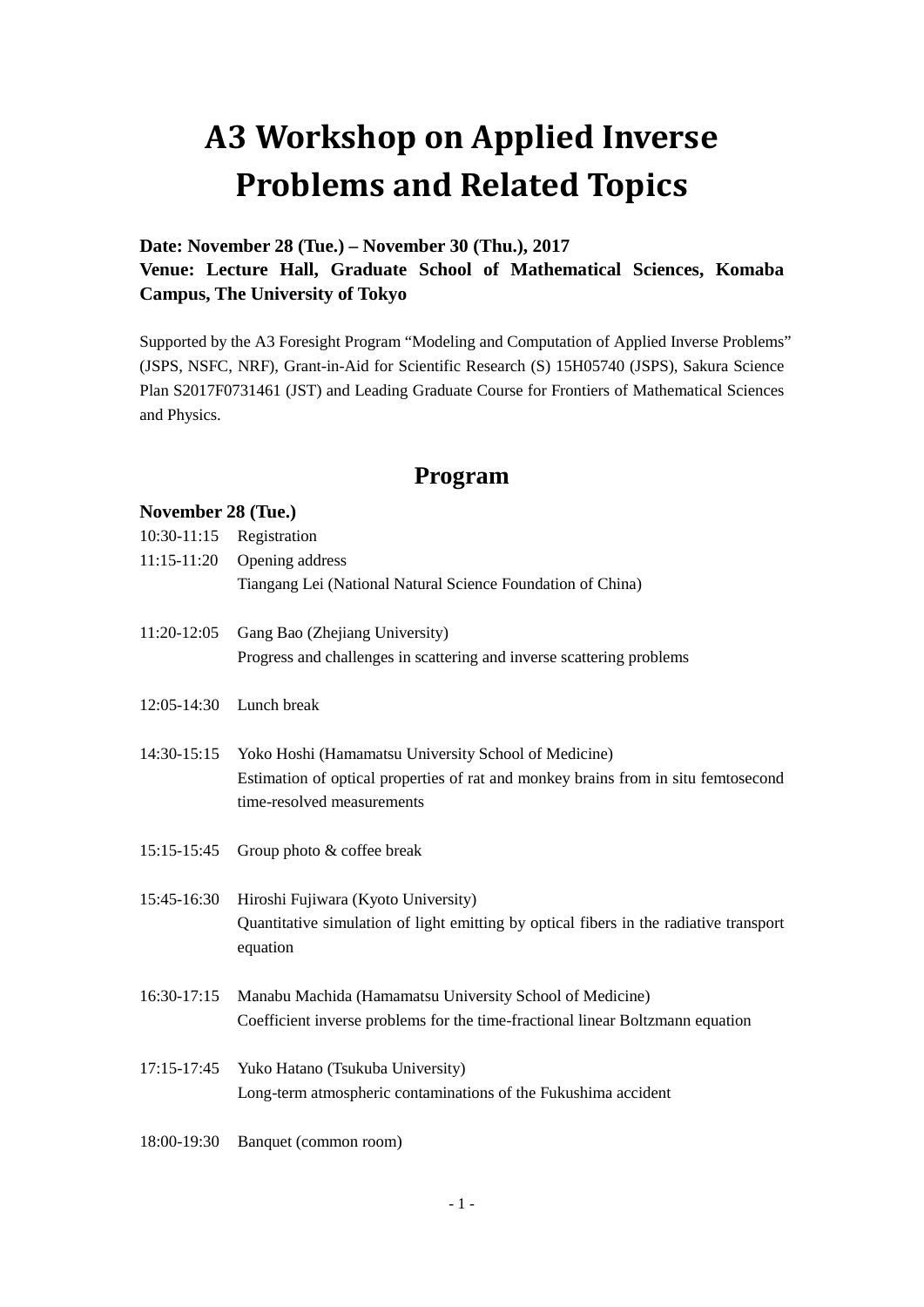# **November 29 (Wed.)**

| 10:00-10:45   | Johannes Elschner (Berlin)                                                                          |
|---------------|-----------------------------------------------------------------------------------------------------|
|               | Acoustic scattering from corners, edges and conic points                                            |
| 10:45-11:30   | Jialin Hong (Chinese Academy of Sciences)                                                           |
|               | Stochastic symplectic methods for stochastic Schrödinger equation                                   |
| 11:30-13:30   | Lunch break                                                                                         |
| 13:30-14:15   | Jin Cheng (Fudan University)                                                                        |
|               | Some results on unique continuation                                                                 |
| $14:15-15:00$ | Won-Kwang Park (Kookmin University)                                                                 |
|               | Real-time detection of moving anomaly in microwave tomography: analysis and<br>real-data experiment |
| 15:00-15:30   | Coffee break                                                                                        |
| 15:30-16:15   | Jijun Liu (Southeast University)                                                                    |
|               | On fluorescence imaging: diffusion equation model and non-uniqueness of the<br>inverse problem      |
| 16:15-17:00   | Hiromichi Itou (Tokyo University of Science)                                                        |
|               | On inverse problems of a crack and a cavity in linearized elasticity                                |
| 17:00-18:00   | Free discussion                                                                                     |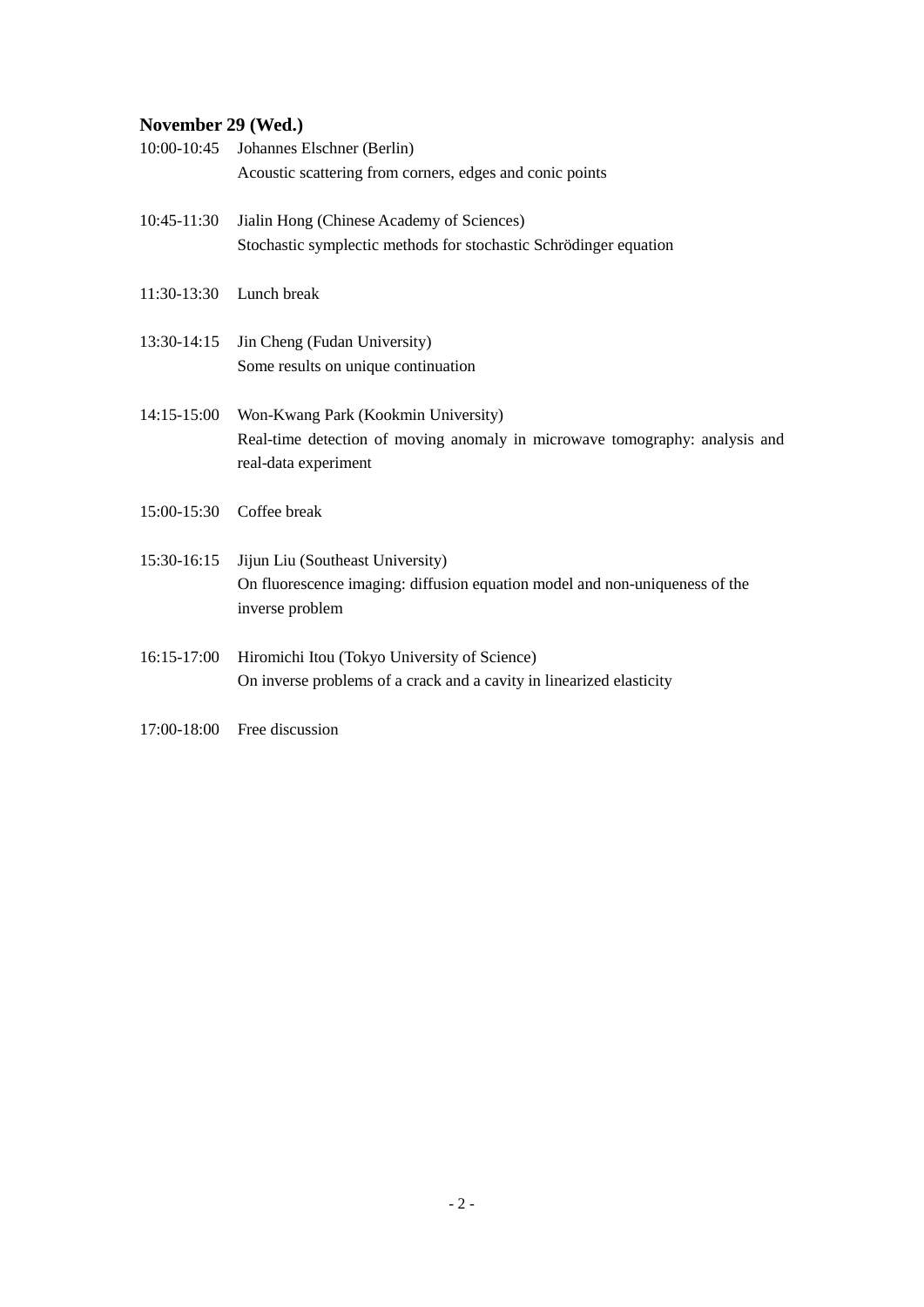### **November 30 (Thu.)**

| 10:00-10:45 | Shuai Lu (Fudan University)                                                         |
|-------------|-------------------------------------------------------------------------------------|
|             | On parameter identification in linear stochastic differential equations by Gaussian |
|             | statistics                                                                          |
|             |                                                                                     |
| 10:45-11:30 | Xiang Xu (Zhejiang University)                                                      |
|             | Inverse random source problem on biharmonic equation                                |
|             |                                                                                     |
|             | 11:30-13:20 Lunch break                                                             |
|             |                                                                                     |
| 13:20-17:00 | <b>Short communications</b>                                                         |
|             |                                                                                     |
| 13:20-13:40 | Zewen Wang (East China University of Technology)                                    |
|             | Multivariate numerical derivative by solving an inverse heat source problem         |
| 13:40-14:00 | Takahito Kashiwabara (The Unviersity of Tokyo)                                      |
|             | Finite element method for slip and leak boundary conditions of friction type        |
| 14:00-14:20 | Wen Zhang (East China University of Technology)                                     |
|             | A two-dimensional, two free-interface problem in combustion                         |
| 14:20-14:40 | Hongxiang Lin (The Unviersity of Tokyo)                                             |
|             | Towards the discretization aspects on the adjoint approach of photoacoustic         |
|             | tomography                                                                          |
| 14:40-15:00 | Jianhua Zhang (East China University of Technology)                                 |
|             | A new iterative method for solving complex symmetric linear systems                 |
|             |                                                                                     |
| 15:00-15:20 | Coffee break                                                                        |
|             |                                                                                     |
| 15:20-15:40 | Jun-Yong Eom (Tohoku University)                                                    |
|             | Reconstruction of the shear modulus of viscoelastic systems in a thin cylinder      |
| 15:40-16:00 | Zhousheng Ruan (East China University of Technology)                                |
|             | Simultaneous inversion of the fractional order and the space-dependent source term  |
|             | for the time-fractional diffusion equation                                          |
| 16:00-16:20 | Suguru Maekawa (Kyoto University)                                                   |
|             | Coefficient reconstruction in time harmonic viscoelastic equation for MR            |
|             | elastography by multiscale algorithm                                                |
| 16:20-16:40 | Yunliang Zhang (East China University of Technology)                                |
|             | Two class of non-Newtonian fluids underground state                                 |
| 16:40-17:00 | Hiroshi Takase (The University of Tokyo)                                            |
|             | Inverse problem related to the St. Venant equation for one dimensional water flow   |
|             |                                                                                     |
| 17:00-17:10 | Closing address                                                                     |
|             | Masahiro Yamamoto (The University of Tokyo)                                         |